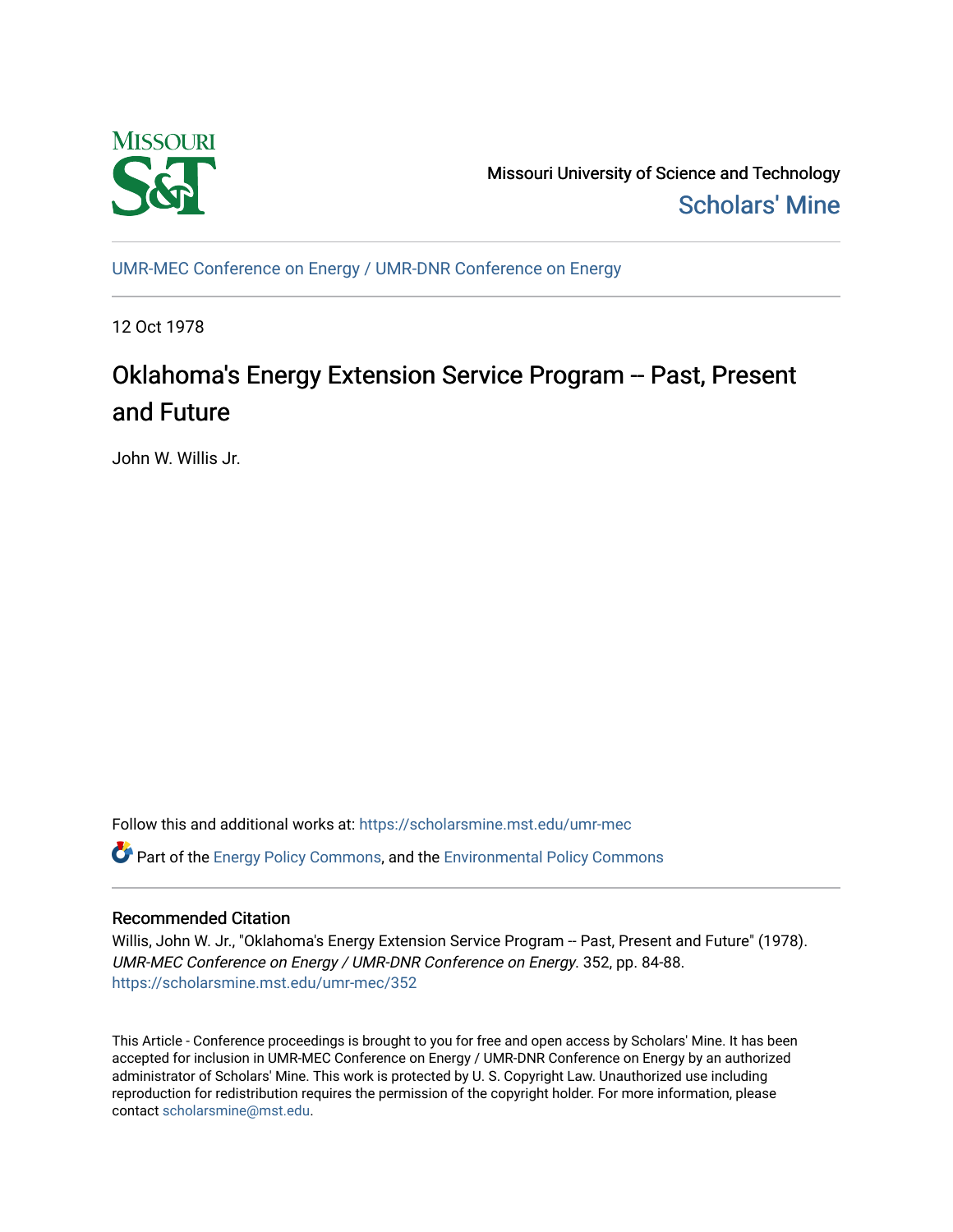#### OKLAHOMA'S ENERGY EXTENSION SERVICE PROGRAM PAST, PRESENT AND FUTURE

John W. Willis, Jr. Oklahoma Department of Energy Oklahoma City, Oklahoma

### Abstract

The U. S. Department of Energy's Plan for a nationwide Energy Extension Service (EES) provides a genuine opportunity for states to establish a positive energy outreach program. This paper summarizes Oklahoma's previous involvement in EES and outlines items that should be considered in design of the future program.

# 1. INTRODUCTION

The National Energy Extension Service Act passed by Congress in 1977 provided for the establishment of a comprehensive Energy Extension Service (EES) Program in two phases. The first phase was initiated in April, 1977 when ten states were competitively selected to participate in an eighteen month pilot program. Alabama, Connecticut, Michigan, New Mexico, Pennsylvania, Tennessee, Texas, Washington, Wisconsin, and Wyoming were awarded individual grants of approximately 1.1 million dollars. Grants of \$30,000 each were made to forty-five nonparticipating states and territories in support of state activities designed to observe pilot state programs, understand the lessons learned by pilot states, and use those lessons as a basis for planning participation in a nationwide EES. The second phase involves implementation of the nationwide EES Program.

The purpose of the EES Program is to offer practical energy savings information and advice to small energy users such as individuals, small businesses and agricultural operations, schools, hospitals, and state and local governments, and to encourage the use of solar and other renewable resources. Small

energy users were selected as the target audience because there is a significant potential for energy savings by this group. In addition, small energy users have had little access to reliable and convenient sources of personalized assistance.

States have an important role in the comprehensive EES. The program works through the states that design and implement activities to provide direct, personalized information and assistance. This paper summarizes Oklahoma's previous involvement in EES and outlines items that should be considered in design of the future program.

2. PAST EES ACTIVITIES

## 2.1 PROPOSAL FOR PILOT PROGRAM

Oklahoma submitted a proposal for participation in the Energy Extension Service Pilot Program in June, 1977 . The proposal consisted of two major groupings of activities: (1) a set of general services available on demand from anyone in the state, and (2) a set of specific services tailored to the needs of selected small energy users and influencers. The specific services to be offered were determined by analyzing the needs of selected target audiences. These services were then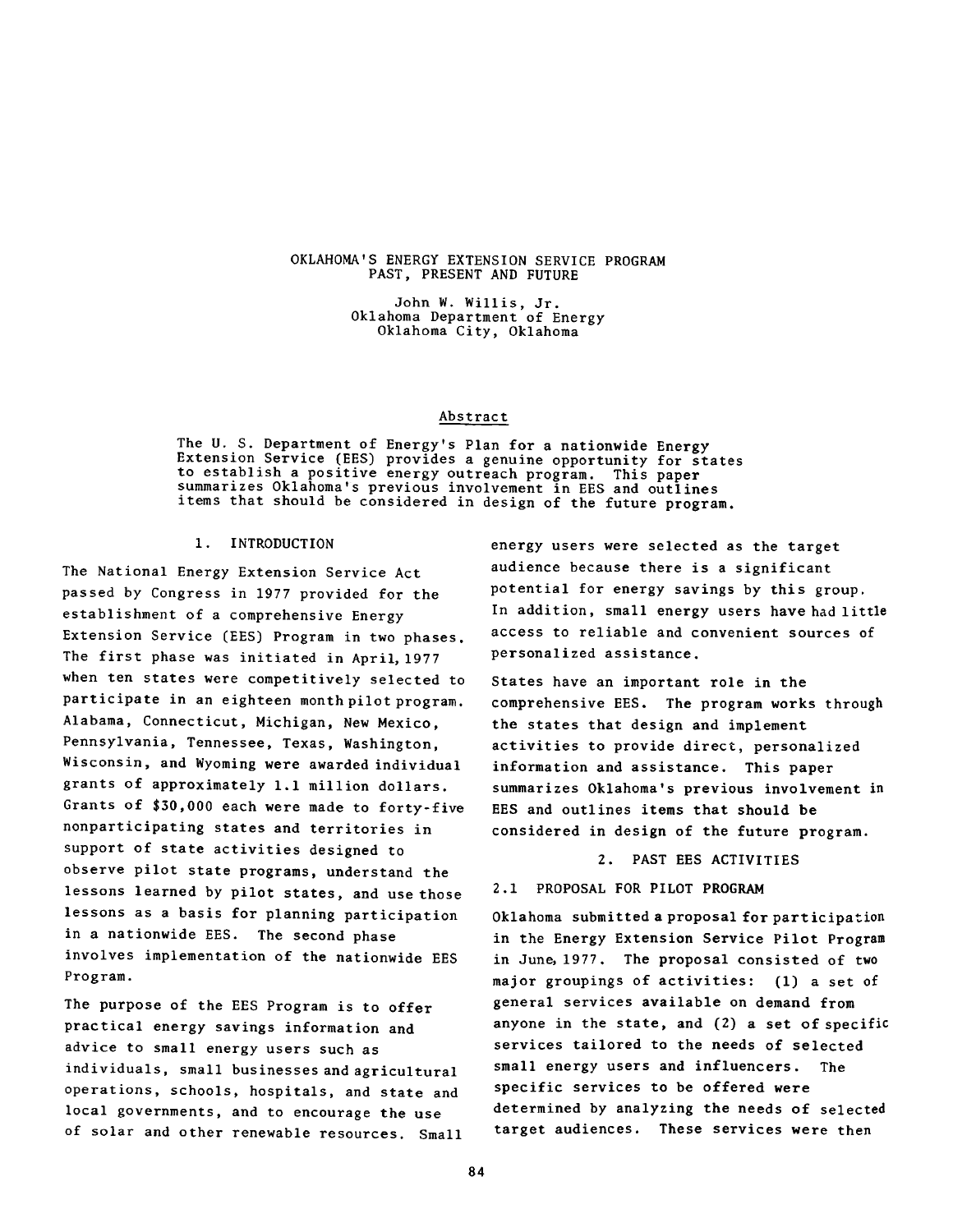grouped into six major program elements which are listed below:

- (1) Energy Information Center
	- (a) Technical Library
	- (b) Hot-Line
	- (c) Referral Service
	- (d) Film/Tape Loan
	- (e) Printed Materials Provision
- (2) Energy Awareness Programs
	- (a) Newsletters/Energy Awareness Updates
	- (b) Speaker's Bureau
	- (c) Liasion with Groups
	- (d) General Education Programs
	- (e) Programs for Schools
	- (f) Demonstrations/Exhibits
	- (g) News Releases, Media Liasion
- (3) Field Services
	- (a) Technical Assistance to Users
	- (b) Energy Audits
	- (c) Thermogram Field Services
	- (d) Demonstrations, Workshops
	- (e) User Need Determination
	- (f) Training Services
- (4) Publications
	- (a) Collect, Analyze, Translate
	- (b) Fact Sheets
	- (c) Workshop Materials
	- (d) Quality Control Check
- (5) Technical Projects for Users
	- (a) Energy Management for Small Retailers
	- (b) Energy Management for Small Manufacturers
	- (c) Energy Management for Small Municipalities
	- (d) Residential Energy Conservation Programs.

(6) Technical Project for Influencers

(a) Energy Efficiency in Consumption In addition to services offered, the proposal contained activities associated with program evaluation, coordination and management. The management structure consisted of a combination of personnel in the Oklahoma Department of Energy and Oklahoma State University.

The pilot proposal was not selected primarily because of organizational deficiencies and lack of sufficiently detailed specifications. In the opinion of the evaluators, lines of authority and relationship of EES to the Governor's Office were not clearly specified. Further, the evaluators believed that the large array of program elements was rather diffuse and lacked focus.

2.2 NON-PILOT STATE GRANT

In January, 1978, Oklahoma received a \$30,000 grant to assist in tracking the progress of the pilot program and preparing for participation in the comprehensive EES program. By accepting the grant, Oklahoma assumed responsibilities in four main areas:

(1) Information collection and review,

(2) Information dissemination and liasion, (3) EES technical library and (4) Pilot results alternatives study. Each area is briefly described herein.

Information collection and review. The State agreed to work closely and cooperatively with the U. S. Department of Energy, pilot states and the evaluation contractor to identify all available information relating to a variety of energy technologies and pilot state programs. State energy staff members were assigned to collect and review all information to determine which specific energy technologies and forms of technical assistance are appropriate to the needs of the state.

Information dissemination and liasion. The State agreed to ensure that the lessons learned during the pilot program were understood and widely disseminated. The Oklahoma Department of Energy serves as a focal point for access to pilot program results and for dissemination of this information.

EES technical library. The EES library is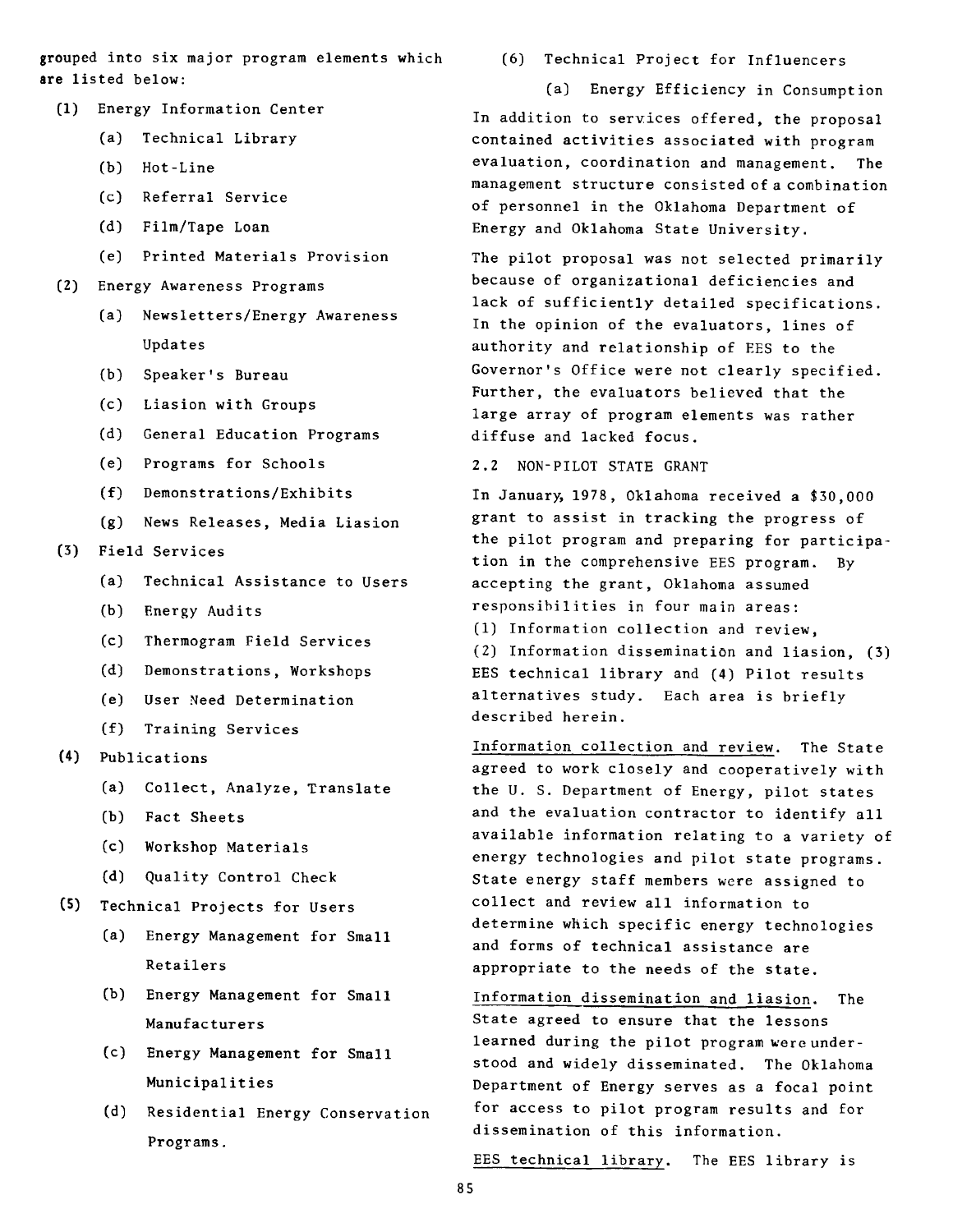specifically designed to support the State's ongoing energy outreach efforts and preparations for participation in the nationwide EES. The library will contain reports and other materials which present pilot program results, evaluation contractor plans, and pilot state EES proposals. It will also contain basic and current publications on energy conservation, alternate energy sources, specific techniques and technologies, financial aspects of differing technologies, status of energy related legislation, and other pertinent information, both technical and non-technical.

Pilot results alternatives study. An overall assessment of pilot programs results will be made upon completion of the program to identify policy options and recommend specific action programs for the State.

# 3. PRESENT EES ACTIVITIES

The current EES activities can be grouped into two main areas: (1) monitoring pilot progress, and (2) developing the comprehensive EES State planning framework.

Monitoring pilot progress. The state is working closely and cooperatively with the EES office of the U. S. Department of Energy to identify and collect information relating to pilot state programs and operation of an effective extension service. The EES office has been very helpful by hosting meetings and forwarding special mailings of relevant information sources and lessons learned in the pilot program. Based on observations of the pilot program and knowledge of successful extension activities, the following comments appear to be true:

(1) Access to information is not enough. Just giving people access to information will not work. No matter how easy, or sophisticated, access to information is made, past experience has shown usage will be limited without additional steps. People require assistance to make informed energy decisions. Generalized awareness programs alone are not adequate in terms of the types of assistance needed. We do not mean to imply that information

is not a critical ingredient. We mean that emphasis should also be placed on getting the information applied connecting energy users with practical energy-savings opportunities.

- (2) Information must be translated. Most generalized information must be put into a form understandable by the user in the context of the user's problem. Heavy emphasis should be put on translating information to meet specific user needs. This is expensive and time consuming. It also means using people to do more than "broadcast" information. We believe a translation capability, even for sophisticated users, is a basic ingredient that must be part of the overall program. We do not mean to imply that the EES should not concentrate on searching for and using existing materials to the extent practicable. The important point here is the recognition through design that the EES must have a strong technical base to translate information.
- (3) Develop credible technical base. The strongest pilot state programs have clear-cut technical services, with clearly projected dollar and energy savings and people with solid technical outreach skills.
- (4) Face-to-face assistance is best. Past experience has shown that there is no substitute for face-to-face technical assistance. It has been identified as a gap in several existing energy programs. Personal contact is the single most important channel through which technical information is obtained--three times more important than printed materials in technological inovation. Therefore, emphasis should be placed on providing direct, personalized information and assistance by persons credible to the users.
- (5) Meet the needs of the energy users. The EES must deliver programs that the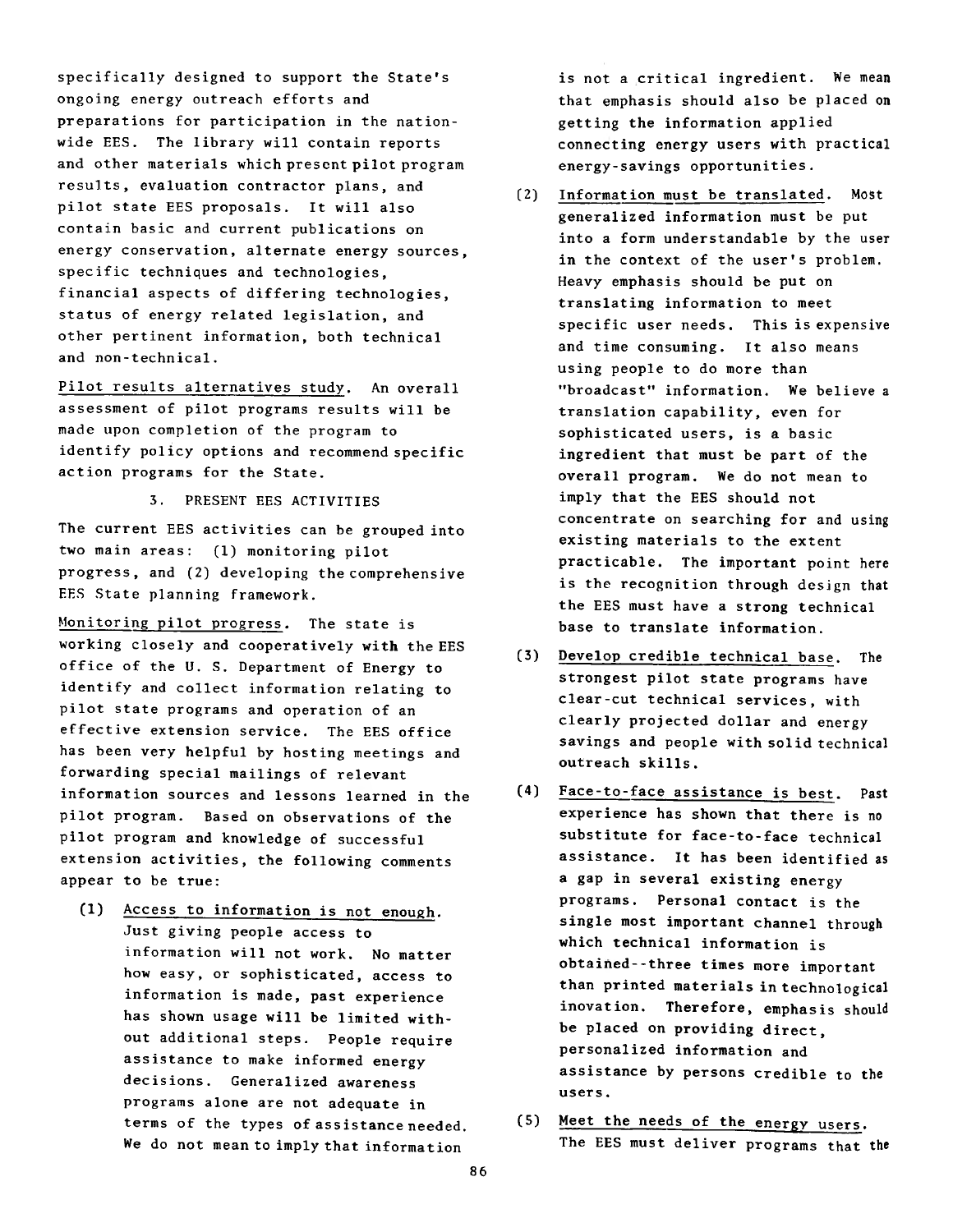users need. The only way to induce energy users to save energy or to convert to other energy sources is to show them that it is in their best interest to do so. This means that the EES program should be strongly oriented to meeting users needs. The process of determining needs is complex and costly. We believe to find out what users need, ask them.

- (6) Field test projects. In view of possible credibility problems, it is of utmost importance that EES projects be field tested and refined on a small scale at selected user sites prior to statewide implementation.
- (7) Don't reinvent the wheel. In designing the EES, the state should draw upon the wealth of experience that others have encountered in setting up their EES programs. States have much to offer each other on energy related outreach resources and capabilities.

Developing planning framework. The methodology employed in developing the comprehensive state EES plan required the formation of an advisory **committee** and project team. The project team **has** responsibility for plan development and **the** advisory committee functions in an overall **advisory** capacity. The objectives of the **advisory** committee are to **(1)** ensure the state EES plan is responsive to community needs,(2) **ensure** public involvement in plan development, **and (3)** approve the final plan.

**The** advisory committee is generally representative of statewide interests and includes **members** from state and local government, **private** industry, utility companies, local civic and consumer groups, trade associations **and** the major state universities. This type of participation ensures a broad perspective for identifying and responding to the needs of **specific target audiences in the state.** In addition, the committee members may be willing **to** provide technical assistance to the project **team,** distribute information, and publicize EES services.

The State already knows a great deal about how to design a successful EES program. There is little need to test or experiment with new mechanisms since most have been well tried in a wide variety of settings. It is strongly recommended that the following suggestions be incorporated in the design of state EES programs.

Mission. The mission of the Energy Extension Service should be to encourage small energy consumers to adopt measures which conserve energy or utilize nondepletable energy sources. These groups now have difficulty in obtaining reliable information on a variety of practical energy measures from convenient, objective sources in which they have confidence. The Energy Extension Service would assist these small energy users by providing, on a personalized basis, information and assistance regarding the availability, technical details, and energy cost savings potential of energy-efficient techniques.

Strategies. The mission can be best carried out by adopting a strategy of program design and operations aimed at (1) integrating the EES into a comprehensive plan, and (2) developing the infrastructure needed to provide direct, personalized information and assistance.

Integrating programs. Since a variety of programs and networks for distributing information about energy technologies and other activities are already operating at the local and state levels, the state should seek to structure its EES in a manner that (1) supports and supplements ongoing energy programs, and (2) makes optimum use of existing information networks, distribution channels, and delivery mechanisms. This approach will enhance program development by building upon the credibility of locally accepted organizations and personnel with established constituencies.

Developing infrastructure. A number of managerial, professional and support efforts are needed to operate EES programs. The state should develop a set of baseline programs to provide for these important

4. FUTURE EES ACTIVITIES